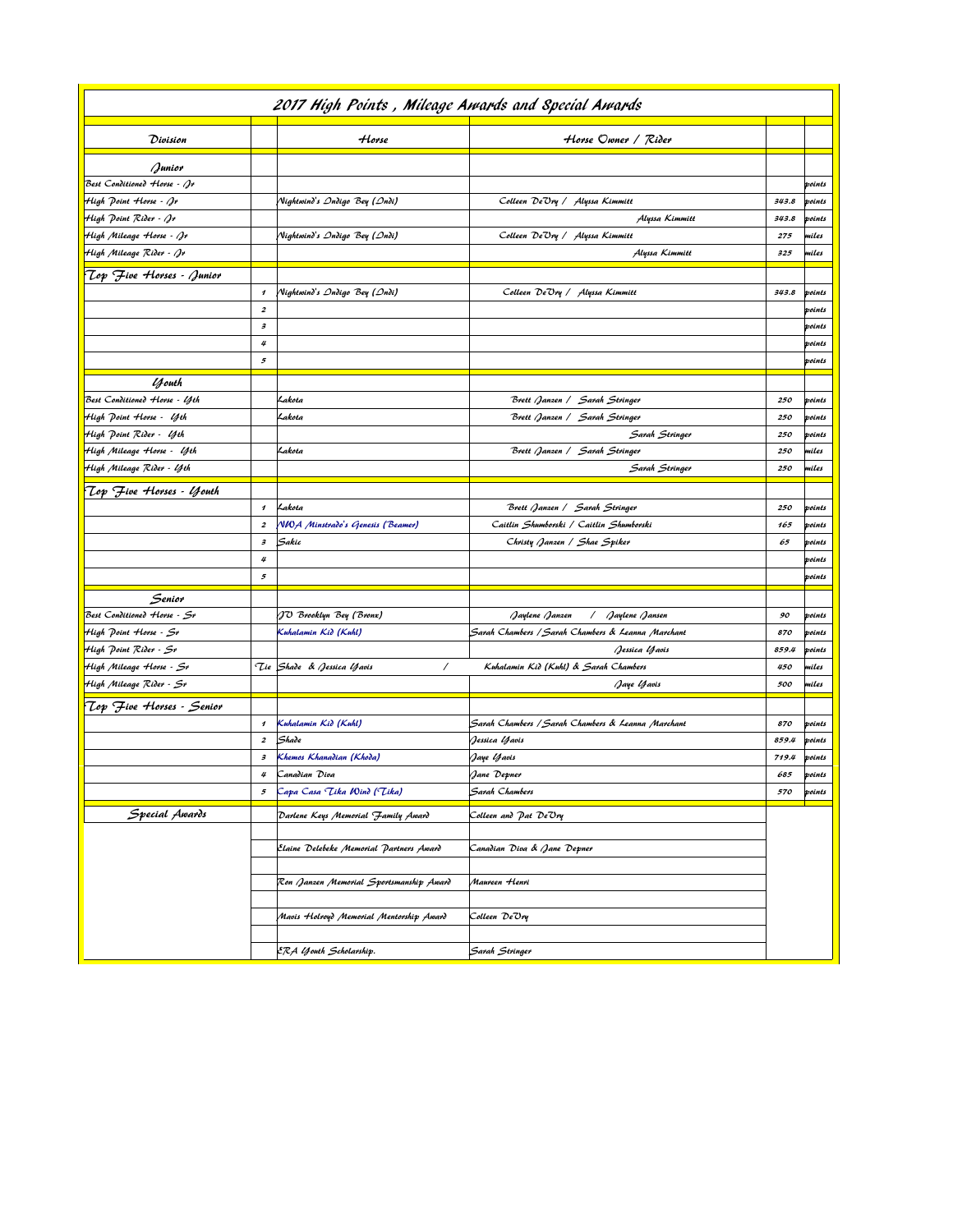| 2017 Horse Lifetime Mileage Awards        |                                   |                       |  |  |  |
|-------------------------------------------|-----------------------------------|-----------------------|--|--|--|
| Mileage Award                             | Horse                             | Owner                 |  |  |  |
| 250 Plaque & Sticker                      | Calypso Spring                    | Maggie Huette         |  |  |  |
|                                           | JV Calamity Jane                  | <b>Houston Peschl</b> |  |  |  |
|                                           | Fifty Shades of Grey              | Meghan Payne          |  |  |  |
|                                           | NightWind's Wakeup Call (Samson)  | Karen Badger          |  |  |  |
|                                           | NWA She'z a Hot Shamali           | Colleen DeVry         |  |  |  |
|                                           | OM El Excelencio                  | Jan Marsh             |  |  |  |
|                                           | OM El Saleem                      | Jan Marsh             |  |  |  |
|                                           | Porsche                           | Judi Mendryk          |  |  |  |
|                                           | Zell The Bull (Beau)              | Houston Peschl        |  |  |  |
| 250 Plaque and Sticker & 500 Sticker      | <b>TTT Big Shooter</b>            | Houston Peschl        |  |  |  |
|                                           | NightWind's Wakeup Call (Samson)  | Karen Badger          |  |  |  |
| 500 Sticker                               |                                   |                       |  |  |  |
|                                           | BCM Anis Solaris                  | Aura Pombert          |  |  |  |
|                                           | JV Brooklyn Bey (Bronx)           | Jaylene Janzen        |  |  |  |
|                                           | <b>Utes Silk ABS Smoke</b>        | Kathy McCartney       |  |  |  |
|                                           | Zion (Altitude)                   | Tracy Desiatnyk       |  |  |  |
| 500 & 750 Sticker                         | Capa Casa Tika Wind (Tika)        | Sarah Chambers        |  |  |  |
|                                           | Khemos Khanadian ( Khoda)         | Jaye Yavis            |  |  |  |
|                                           | Noble Gambler                     | Houston Peschl        |  |  |  |
|                                           | Shade                             | Jessica Yavis         |  |  |  |
| 750 Sticker                               | <b>Prixmos</b>                    | Angela Bowring        |  |  |  |
| 750 Sticker & 1000 Mile Blanket & Sticker | Kuhalamin Kid (Kuhl)              | Sarah Chambers        |  |  |  |
| 1000 Mile Blanket & Sticker               | Destine's Cenote                  | Colleen Graham        |  |  |  |
|                                           | Sloan                             | Jessica Yavis         |  |  |  |
|                                           | Nightwind's Bey Infiniti (Jagger) | Colleen DeVry         |  |  |  |
|                                           | <b>NWA Shy Shamal (Sham)</b>      | Shelly Grauman        |  |  |  |
|                                           | Samir (Sami)                      | Jaye Yavis            |  |  |  |
| 1500 Sticker & 1750 sticker               | Canadian Jaylene (Rae)            | Jaylene Janzen        |  |  |  |
| 2000 Blanket & Sticker                    | <b>Buckaroo Heart</b>             | Nancy Haughian        |  |  |  |
|                                           | Lakota                            | <b>Brett Janzen</b>   |  |  |  |
| 2250 Sticker & 2500 Sticker               | Canadian Diva                     | Jane Depner           |  |  |  |
| 3250 Sticker                              | Nightwind's Indigo Bey (Indi)     | Colleen DeVry         |  |  |  |
| 4000 Blanket & Sticker                    | Sakic                             | Christy Janzen        |  |  |  |
|                                           |                                   |                       |  |  |  |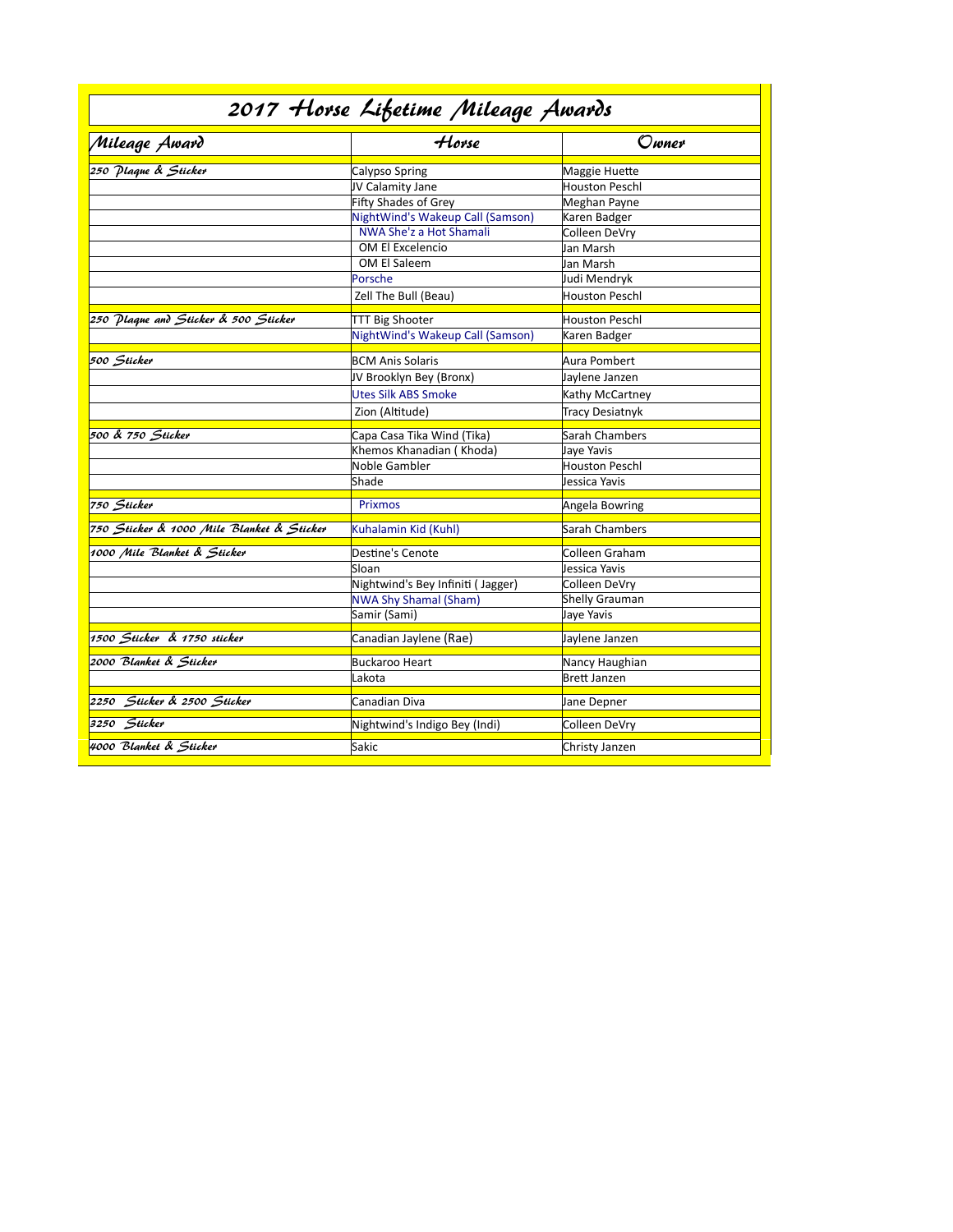| 2017 Rider Lifetime Mileage Awards                              |                                                                                       |  |  |  |
|-----------------------------------------------------------------|---------------------------------------------------------------------------------------|--|--|--|
| Mileage Award                                                   | Rider                                                                                 |  |  |  |
| 250 Miles                                                       | Sandra Dory<br>Alyssa Kimmitt<br>Chelsea Rose<br>Caitlin Shumborski<br>Sarah Stringer |  |  |  |
| 250 Miles & 500 Miles                                           | <b>Judy Mendryk</b>                                                                   |  |  |  |
| 500 Miles                                                       | Samantha Cowles<br>Alyccia Stewart                                                    |  |  |  |
| 500 Miles & 750 Miles                                           | <b>Houston Peschl</b>                                                                 |  |  |  |
| 750 Miles                                                       | <b>Holly Tibble</b>                                                                   |  |  |  |
| 1000 Mile Buckle<br>1000 Mile Buckle & 1250 miles<br>1250 Miles | Shelly Grauman<br>Nancy Haughian<br>Meghan Payne<br>Lorrence Aplin                    |  |  |  |
|                                                                 | Jessica Hendricks                                                                     |  |  |  |
| 1500 Miles                                                      | Darren Desiatnyk<br><b>Tracy Desiatnyk</b>                                            |  |  |  |
| 1750 Miles                                                      | Robin Dorchester<br>Lisa Rosales                                                      |  |  |  |
| 2000 Mile Buckle                                                | Angela Bowring<br>Nancy Haughian<br>April Key                                         |  |  |  |
| 2500 Miles & 2750 Miles                                         | Sarah Chambers                                                                        |  |  |  |
| 3000 Mile Buckle                                                | Crystal Fulcher<br>Colleen Graham                                                     |  |  |  |
| 3000 Mile Buckle & 3250 Miles                                   | Karen Badger                                                                          |  |  |  |
| 3750 Miles                                                      | Leanna Marchant                                                                       |  |  |  |
| 4000 Mile Buckle & 4250 Miles                                   | Colleen DeVry                                                                         |  |  |  |
| 2500, 2750, 3000, 3250,3500,3750,4000,4250,4500, 4750 Miles     | Jan Marsh                                                                             |  |  |  |
| 4500 Miles & 4750 Miles                                         | Jane Depner<br>Jessica Yavis                                                          |  |  |  |
| 4500 Miles & 4750 Miles & 5000 Mile Buckle                      | Jaye Yavis                                                                            |  |  |  |
| 5250 Miles & 5500 Miles                                         | Jaylene Janzen                                                                        |  |  |  |
| 13,750 Miles                                                    | Christy Janzen                                                                        |  |  |  |
| 10,000 Miles & Buckle                                           | Robyn Wadey                                                                           |  |  |  |
| 16,250 Miles                                                    | Carol Wadey                                                                           |  |  |  |